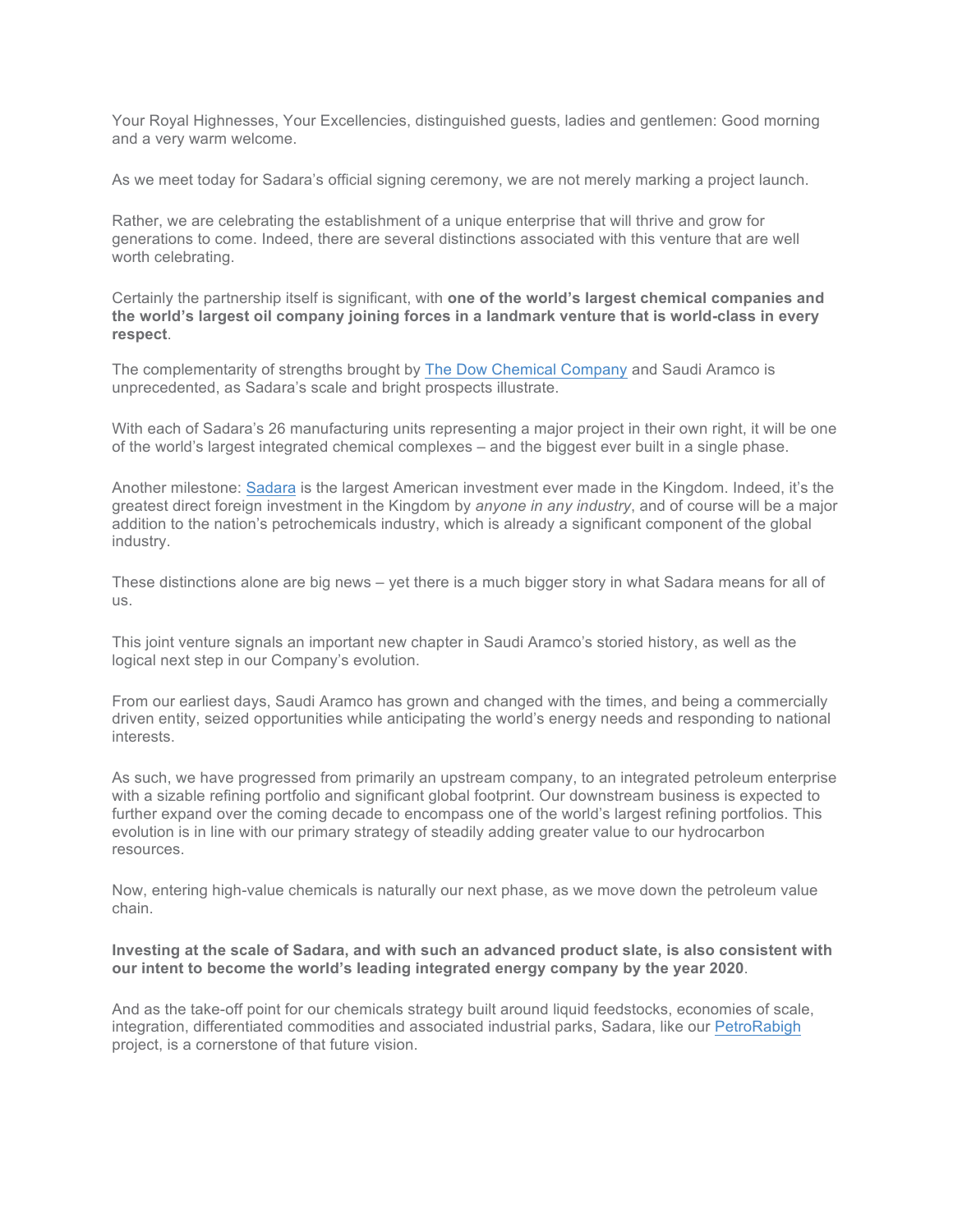Ladies and gentlemen, make no mistake about it: **Sadara will be a game-changer and among the world's most competitive petrochemicals enterprises**, offering a highly stable earnings profile made possible by a confluence of enabling conditions that will perfectly position Sadara for success.

It is precisely the kind of project Saudi Aramco wants to pursue – both for its commercial attractiveness, and for its positive impact on the Saudi national agenda – a point that I'll expand upon later.

Sadara's four success factors are: **feedstock; technology; investment environment; and markets**.

These layered advantages put Sadara on course to achieve progressively higher levels of performance, growth, product diversification, profitability, and value addition.

**Feedstocks are Sadara's first success factor**, as ample and reliable supplies are pivotal for the creation of winning petrochemical projects.

Sadara will have access to both gas and liquid feedstocks. Gas-based feedstocks will be fed by numerous gas plants in Saudi Aramco's Master Gas System, including the nearby Ju'aymah, Berri, Khursaniyah, and Wasit gas plants. Liquid feedstocks will be available from refined products at our two adjacent joint venture refineries in Jubail, SASREF and SATORP, and from our flagship Ras Tanura refinery nearby.

The competitive factor of feedstock supply and reliability is coupled with a unique slate of world-leading technologies and engineering and operational excellence. This **second success factor leverages the Saudi Aramco-Dow partnership to combine our respective capabilities and resources**, and synergistically take these unique strengths to the next level.

Dow, which in my opinion is the world's foremost chemical company and a top-tier brand, brings to this joint venture leading downstream product technologies; supply chain, operational and marketing capabilities which are second to none; and last but not least, its outstanding people.

After working with Dow members of the Sadara team over the last few years, we have developed the highest respect for them and have come to appreciate Dow's trademark "human element."

Turning now to Saudi Aramco: being the world's largest producer and processor of hydrocarbons means that we are also one of the world's largest builders of mega-projects: projects such as Khurais, Manifa PetroRabigh and KAUST, amongst others. In addition to bringing our world-leading project execution expertise, we will also ensure that our commitment to operational excellence, safety and environmental stewardship is replicated within Sadara.

And just as Dow's people are a signature strength for them, Saudi Aramco's people are our greatest asset, and a key competitive advantage. With this convergence of philosophies between the two companies, we will ensure that Sadara attracts, and continues to develop, the best talent.

Ladies and gentlemen, these strengths will position Sadara to reliably produce, per year, 3 million metric tons of high value-added chemical products that are technology-differentiated.

Most of these products have never before been manufactured in the Kingdom, or for that matter, in the Middle East.

Now Sadara will introduce them here, and help **capture growth in the rapidly expanding sectors of energy, transportation, infrastructure and consumer products**.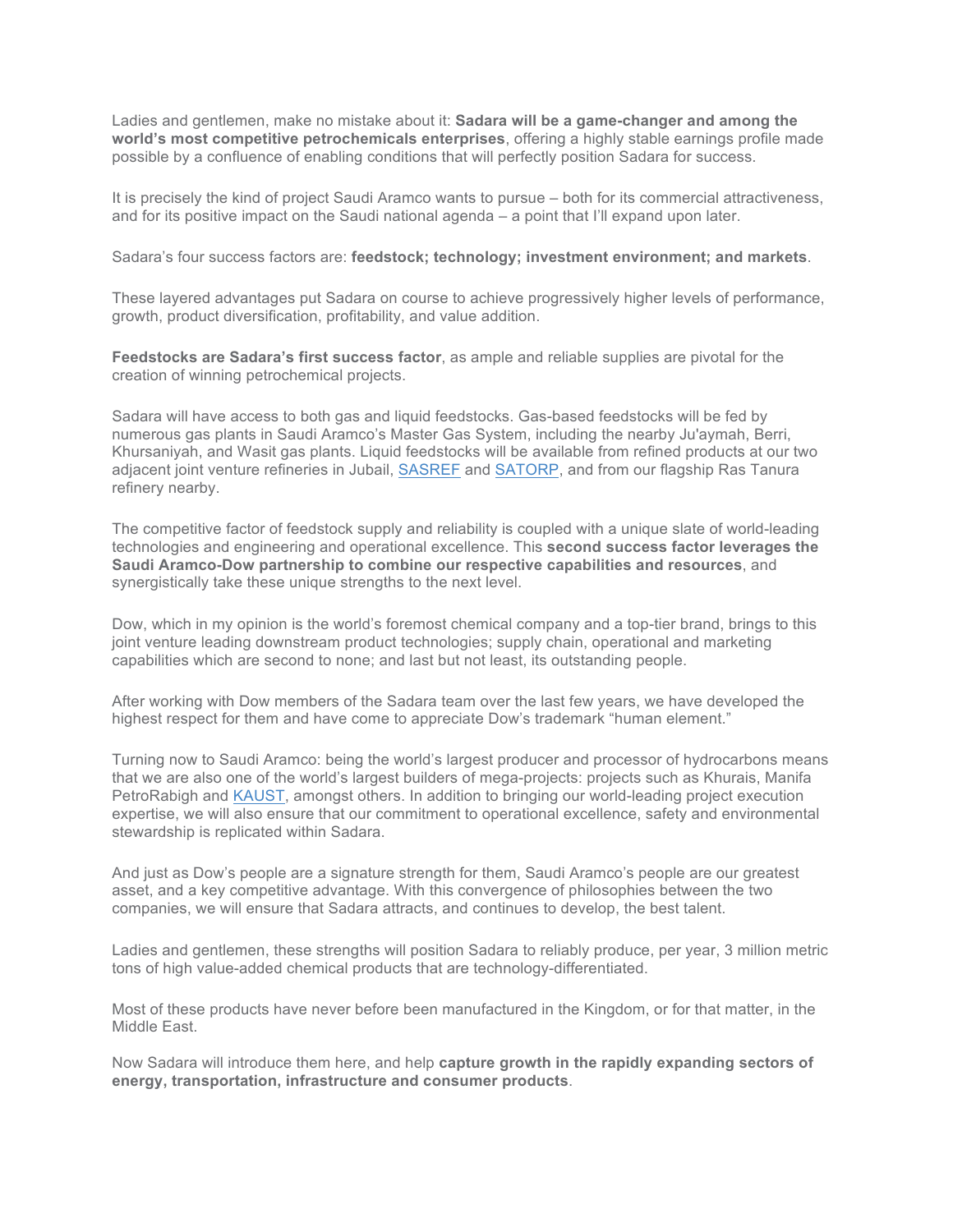Just as feedstocks need technology and know-how to unlock their value through superior products, a successful enterprise also hinges on the right investment environment. This third essential component is in place, thanks to the **Kingdom's highly favorable regulatory, tax and investment climate**.

The Kingdom is increasingly acknowledged as a highly attractive place to do business, as demonstrated by many leading indicators such as the World Economic Forum's Global Competitiveness Index, which ranks Saudi Arabia 17th out of 142 countries. The Ministry of Finance and the Public Investment Fund have also been very encouraging of progressive investments in the industrial sector, including their strong support of Sadara.

It is gratifying that in addition to Sadara, which will be well positioned to gain from this support and positive business climate, our partners and customers will also benefit from this investment environment, as additional direct investments are induced through the use of Sadara's products and those of other Jubail petrochemical industries.

This takes me to our fourth pillar, which is markets.

Considering the geographic location of key export markets, Sadara is ideally placed in Jubail, situated in the middle of the major markets of Europe and emerging Asia, and at the heart of the high-demand Middle East region. To supplement this vast export potential, we are also building markets for Sadara's products right here in Jubail.

Conditions are ideal for Sadara to create **an environment where complementary businesses can thrive**, as nearby value parks and third-party customers in Jubail consume Sadara products. And because this model is a two-way street, while companies add value to Sadara-produced materials, they also will provide reliable, steady demand to the JVs.

Ladies and gentlemen, in my opinion, this will position Jubail Industrial City to fast become the world's foremost petrochemical cluster – not only in scale, but in qualitative terms, as well.

However, Sadara's strengths do not end with these four factors of feedstock, technology, investment environment and markets, which drive its **commercial potential of some \$10 billion in annual sales projected within a few years of operation**.

Beyond the significant value for its shareholders, Sadara's national implications are just as impressive, as **Sadara generates further industrialization, economic diversification, value addition to hydrocarbon resources, and well-paying jobs for our young Saudis**.

This tremendous potential is possible because Sadara is a dynamic, innovation-driven enterprise that will entail ongoing investment in R&D, product development, and the training and development of human resources.

These are forward-looking thrusts that cannot be static as new knowledge and capabilities emerge, and as customer demands change. This vibrancy further means that Sadara is more to us than a mere production machine. **In Sadara, we are sowing the seeds of a lasting, growing enterprise that can go far in supporting and sustaining the Kingdom's drive to create a knowledge economy**.

This great potential for broad value creation is leading top global and regional companies to express interest in partnering with Sadara, especially within the value parks being established by the Royal Commission for Jubail and Yanbu'.

As these petrochemical businesses and related companies come along, we will see exceptional growth in